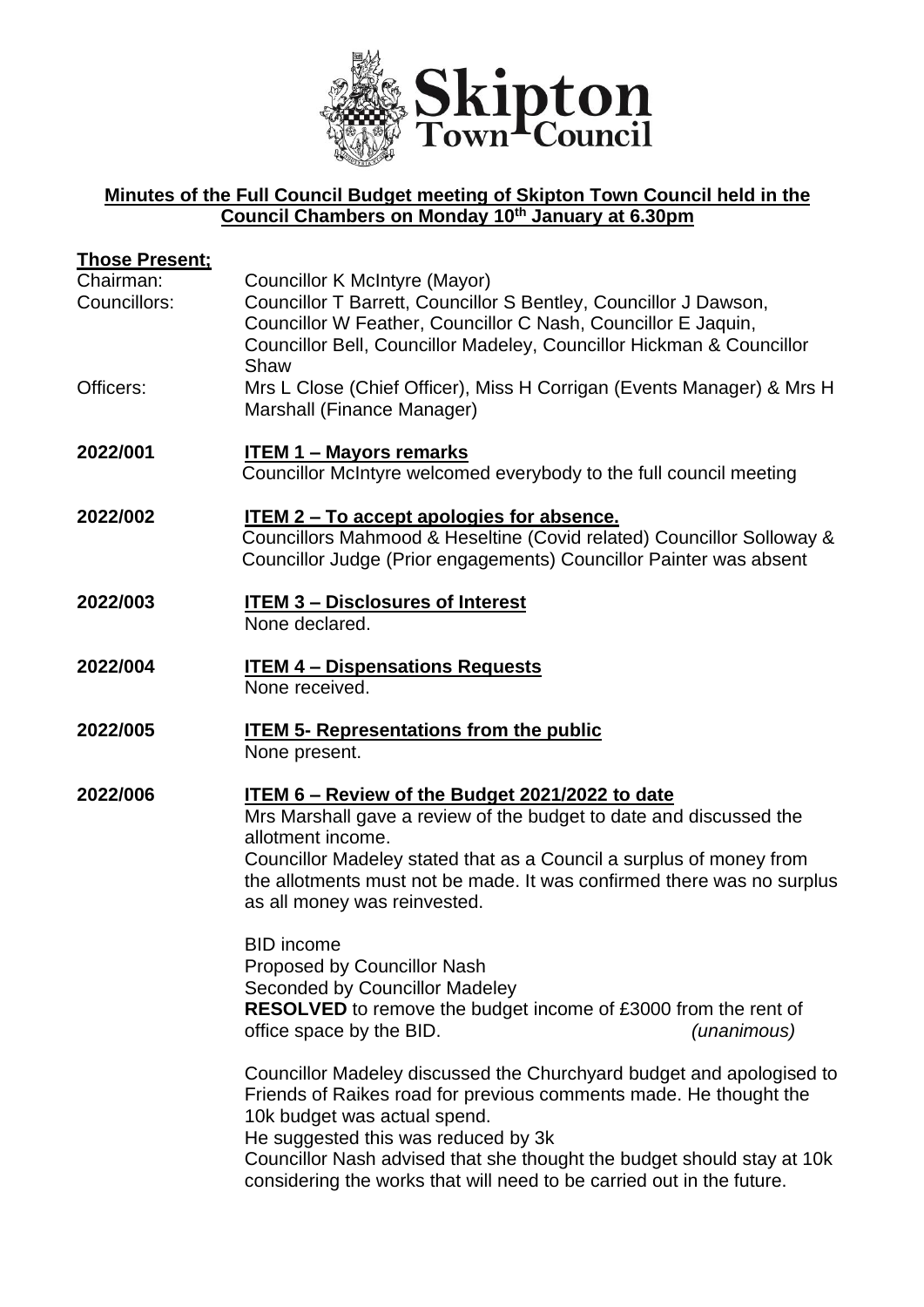|          | Councillor Barrett advised that he felt the budget should be kept at 10k<br>so that funds were available for the future work.<br>The Chief Officer advised that as Council had removed 3k income, they<br>needed to look at the expenditure and could they adjust the street<br>lighting budget instead.<br>Discussions were held about this item.                                                                                                                                                                                                                                                                                                                                                                                                                                                                                                                                                                                                                                                                                                                                                                                                                                                                                                                                                                                                                                                    |
|----------|-------------------------------------------------------------------------------------------------------------------------------------------------------------------------------------------------------------------------------------------------------------------------------------------------------------------------------------------------------------------------------------------------------------------------------------------------------------------------------------------------------------------------------------------------------------------------------------------------------------------------------------------------------------------------------------------------------------------------------------------------------------------------------------------------------------------------------------------------------------------------------------------------------------------------------------------------------------------------------------------------------------------------------------------------------------------------------------------------------------------------------------------------------------------------------------------------------------------------------------------------------------------------------------------------------------------------------------------------------------------------------------------------------|
|          | Proposed by Councillor Dawson<br>Seconded by Councillor Nash<br><b>RESOLVED</b> to reduce street lighting budget heading by 3k<br>(unanimous)                                                                                                                                                                                                                                                                                                                                                                                                                                                                                                                                                                                                                                                                                                                                                                                                                                                                                                                                                                                                                                                                                                                                                                                                                                                         |
|          | Further discussions were held about line number 30 and 39 of the<br>budget sheet.                                                                                                                                                                                                                                                                                                                                                                                                                                                                                                                                                                                                                                                                                                                                                                                                                                                                                                                                                                                                                                                                                                                                                                                                                                                                                                                     |
|          | Grass cutting was discussed, and Councillor Madeley advised he was<br>not clear of the grass cutting areas and highways breakdown of the<br>costs involved and how and what we pay.<br>The Chief Officer confirmed this was an action from the PSC meeting<br>and the information had been previously supplied but she would make<br>sure she went through the information with Councillor Madeley.                                                                                                                                                                                                                                                                                                                                                                                                                                                                                                                                                                                                                                                                                                                                                                                                                                                                                                                                                                                                   |
|          | Proposed by Councillor P Madeley<br>Seconded by Councillor D Shaw<br><b>RESOLVED</b> to accept the actual spend to date.<br>(unanimous)                                                                                                                                                                                                                                                                                                                                                                                                                                                                                                                                                                                                                                                                                                                                                                                                                                                                                                                                                                                                                                                                                                                                                                                                                                                               |
| 2022/007 | <b>ITEM 7 - Review of 2022 / 2023 Budget</b><br>Councillor Madeley discussed the Events budget and what would<br>happen in the event of bids or applications for funding being<br>unsuccessful.<br>The discussions then focused on raising the precept.<br>Councillor Barrett stated that he felt the precept should not be raised<br>and that reserves from this year should be earmarked to cover any<br>shortfall.<br>Councillor Madeley disagreed and felt that more money should be<br>injected.<br>Councillor W Feather agreed with Councillor Barrett that the precept<br>should not be raised.<br>Councillor Nash stated that we could not increase the precept at this<br>time with all of the other increases that people were enduring, and the<br>council had made a large saving this year on salaries.<br>Councillor Hickman stated that the precept should not be increased.<br>Councillor Madeley stated that National Insurance and Pension<br>contributions might increase significantly, and the council needed to be<br>aware of increases that were coming.<br>Councillor W Feather proposed that the precept should be reduced by<br>1%. The Chief Officer advised Councillor Feather that the number of<br>people paying tax had increased therefore even if the precept stayed<br>the same it would decrease per household.<br>Councillor Feathers proposal was not seconded. |